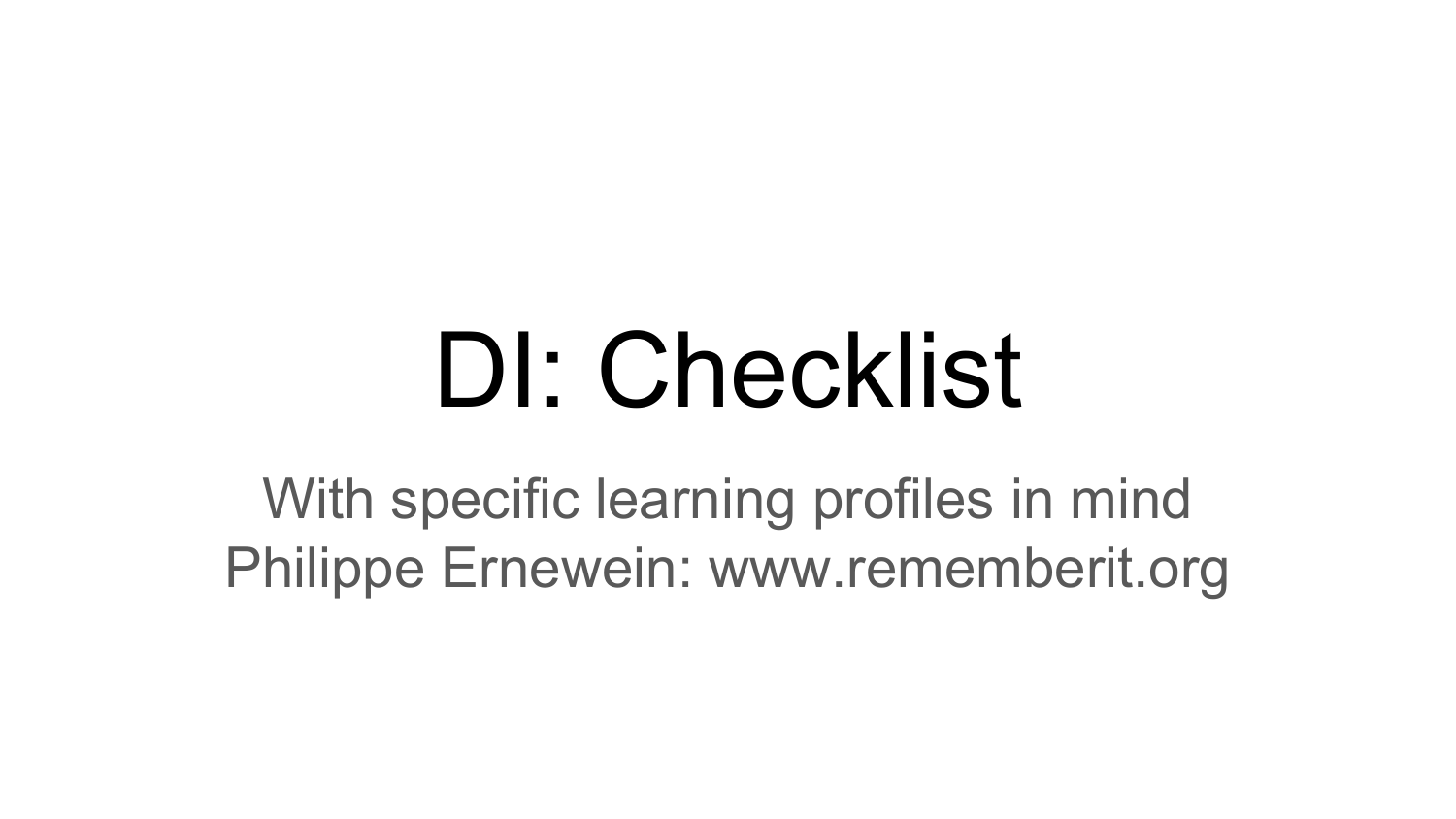| <b>ASD</b> | Calendars: visual<br>timetables for day<br>to day and<br>long-term<br>planning.     | Teaching = clear $\&$<br>systematic:<br>breaking down<br>tasks into<br>manageable<br>chunks.    | Safe Space: an<br>area where a<br>student can<br>have a<br>break/calm<br>down,<br>decompress.             | Find the reason for<br>the behavior: usually<br>linked with<br>communication,<br>sensory, social. |
|------------|-------------------------------------------------------------------------------------|-------------------------------------------------------------------------------------------------|-----------------------------------------------------------------------------------------------------------|---------------------------------------------------------------------------------------------------|
|            | Clear targets for<br>learning &<br>production of<br>work, projects,<br>assignments. | Partner with<br>parents: listen to<br>their experiences,<br>set goals together.<br>ASD is 24/7. | Utilize skills &<br>knowledge that<br>student has<br>already<br>mastered to<br>teach/learn new<br>skills. | Share a common<br>profile among<br>teachers who are<br>working with the<br>student.               |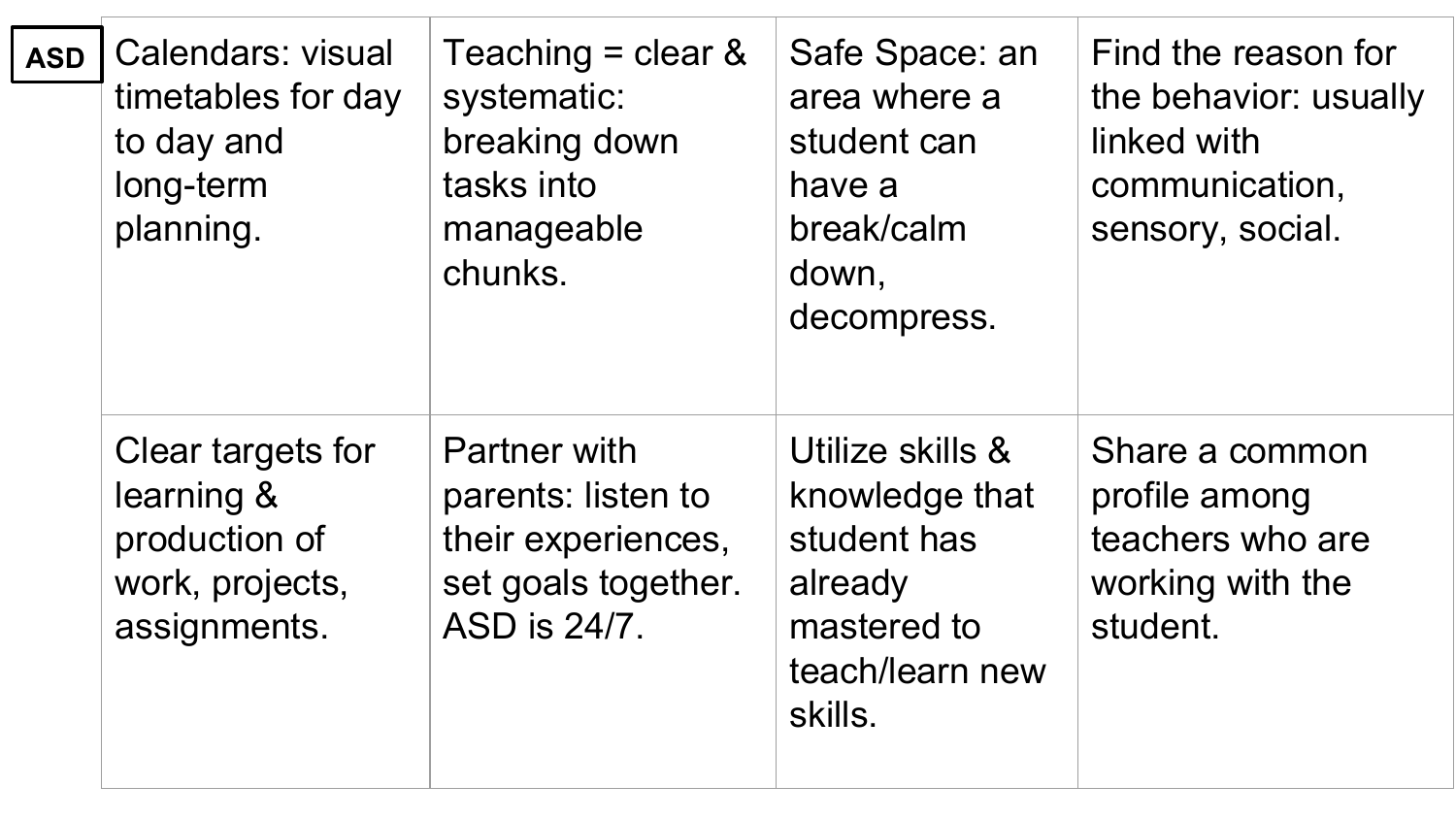| <b>ASD</b> | Use concrete<br>thinking processes:<br>flowcharts, thinking<br>maps, checklists.     | Harness special<br>interests as<br>motivation.                                 | Range of<br>strategies to help<br>understand<br>perspective,<br>intentions of<br>others.    | Coaching/investing<br>peers to provide<br>support; specifically<br>during transitions,<br>collaborations. |
|------------|--------------------------------------------------------------------------------------|--------------------------------------------------------------------------------|---------------------------------------------------------------------------------------------|-----------------------------------------------------------------------------------------------------------|
|            | 10 - 15 minutes of<br>individual time for<br>check-in/coaching<br>by an adult daily. | Weekly journal:<br>allow for<br>building<br>relationship,<br>emotional outlet. | Providing<br>warning of any<br>impending<br>change of<br>routine, or switch<br>of activity. | Closed questioning:<br>Give very clear<br>choices: "Do you<br>want to read or<br>draw?"                   |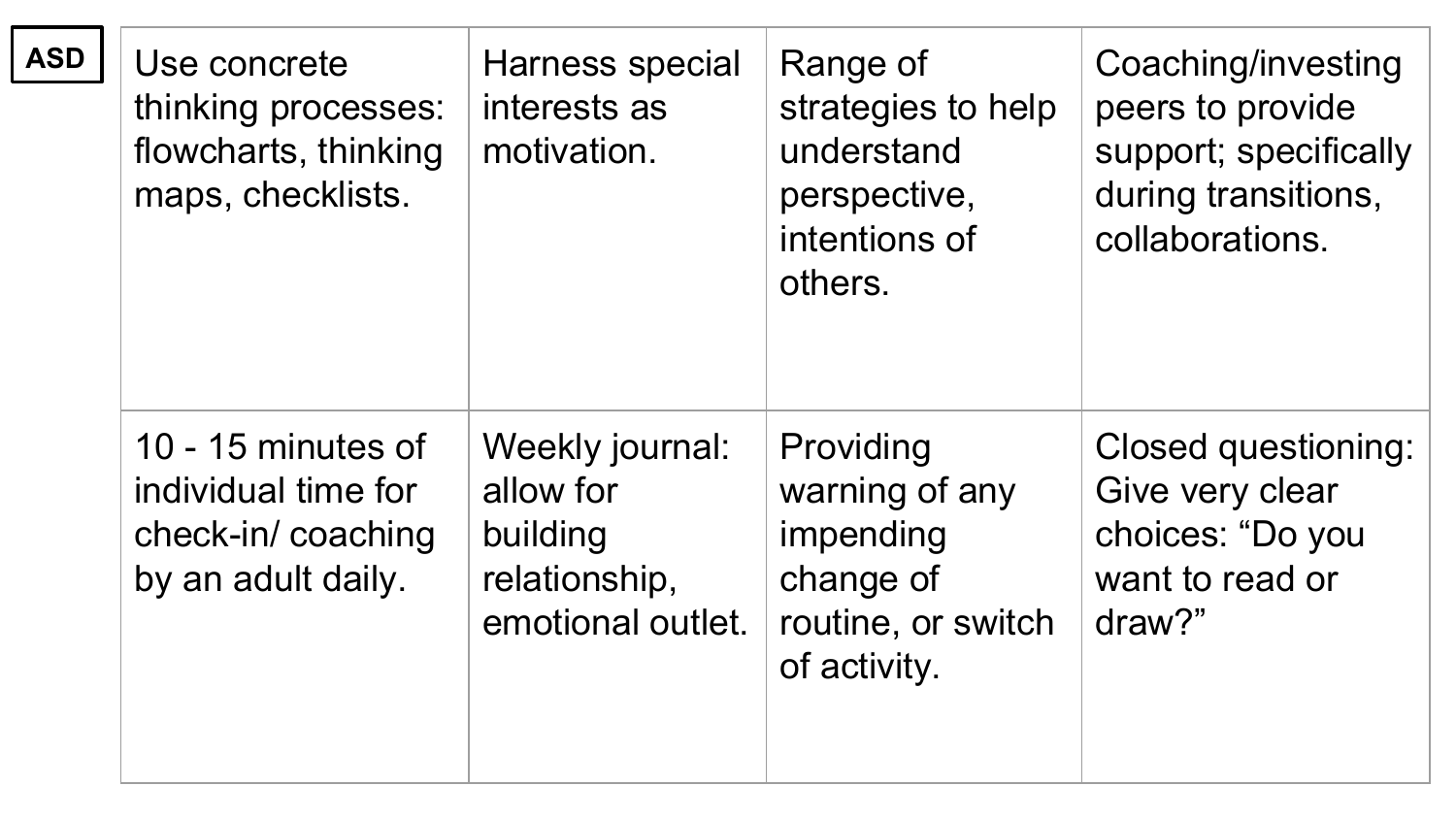| Use concrete<br>thinking processes:<br>flowcharts, thinking<br>maps, checklists.     | Use mnemonic<br>instruction: memory<br>devices to help<br>remember key<br>concepts. | Use balanced<br>presentations &<br>activities.                                               | Coaching/investing<br>peers to provide<br>support; specifically<br>during transitions,<br>collaborations. |
|--------------------------------------------------------------------------------------|-------------------------------------------------------------------------------------|----------------------------------------------------------------------------------------------|-----------------------------------------------------------------------------------------------------------|
| 10 - 15 minutes of<br>individual time for<br>check-in/coaching<br>by an adult daily. | Weekly journal:<br>allow for building<br>relationship,<br>emotional outlet.         | <b>Providing warning</b><br>of any impending<br>change of routine,<br>or switch of activity. | Closed questioning:<br>Give very clear<br>choices: "Do you<br>want to read or<br>draw?"                   |

## **Dyslexia**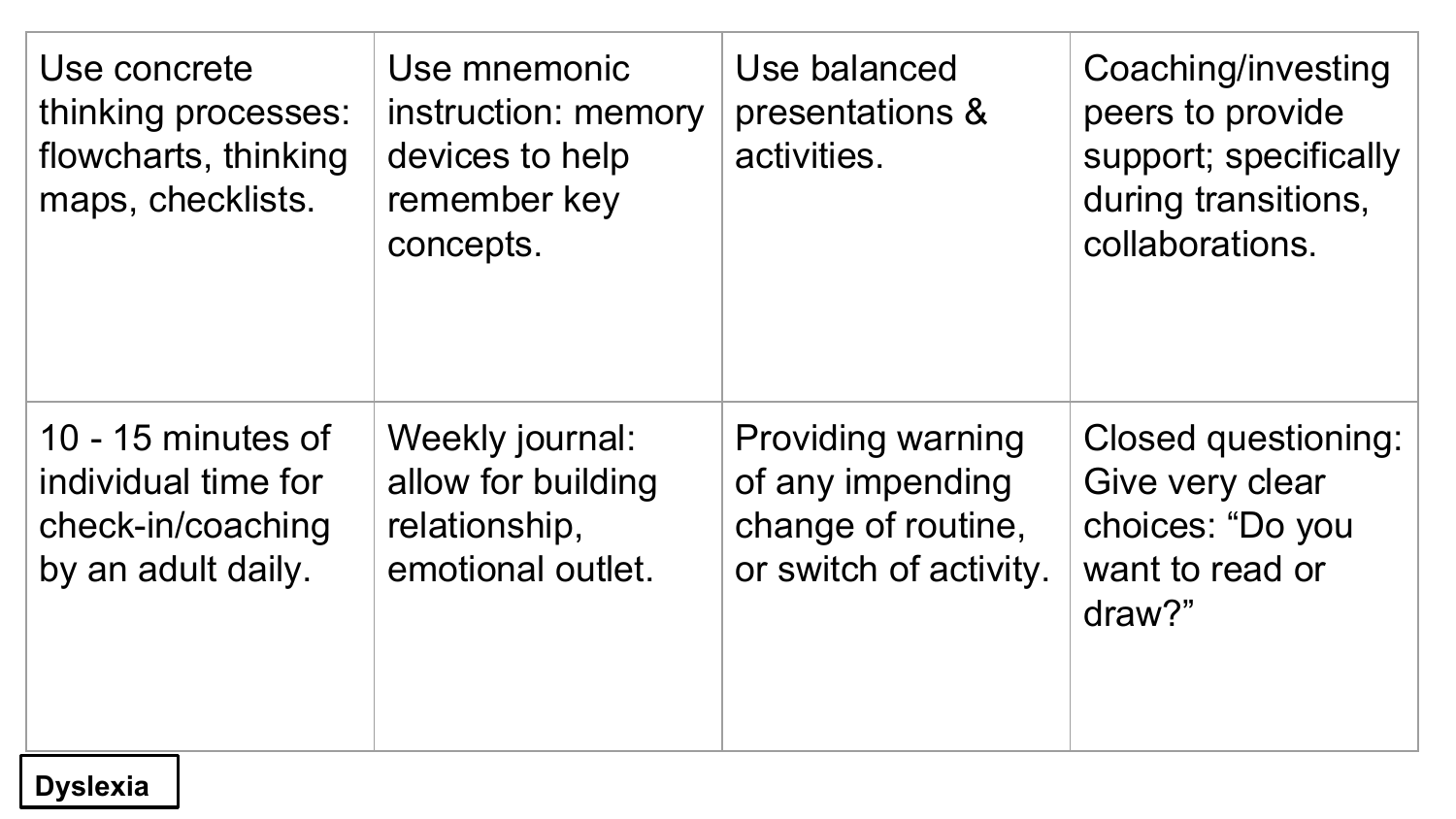| Clarify/simplify<br>written directions &<br>repeat directions.                      | Maintain daily<br>routines: structures<br>support learning<br>objectives.       | Provide a copy of<br>lesson notes. | <b>Provide students</b><br>with a graphic<br>organizer, like<br>thinking maps and<br>model usage. |
|-------------------------------------------------------------------------------------|---------------------------------------------------------------------------------|------------------------------------|---------------------------------------------------------------------------------------------------|
| Clear targets for<br>learning &<br>production of work,<br>projects,<br>assignments. | Partner with<br>parents: listen to<br>their experiences,<br>set goals together. | Emphasize daily<br>review.         | Share a common<br>profile among<br>teachers who are<br>working with the<br>student.               |

## **Dyslexia**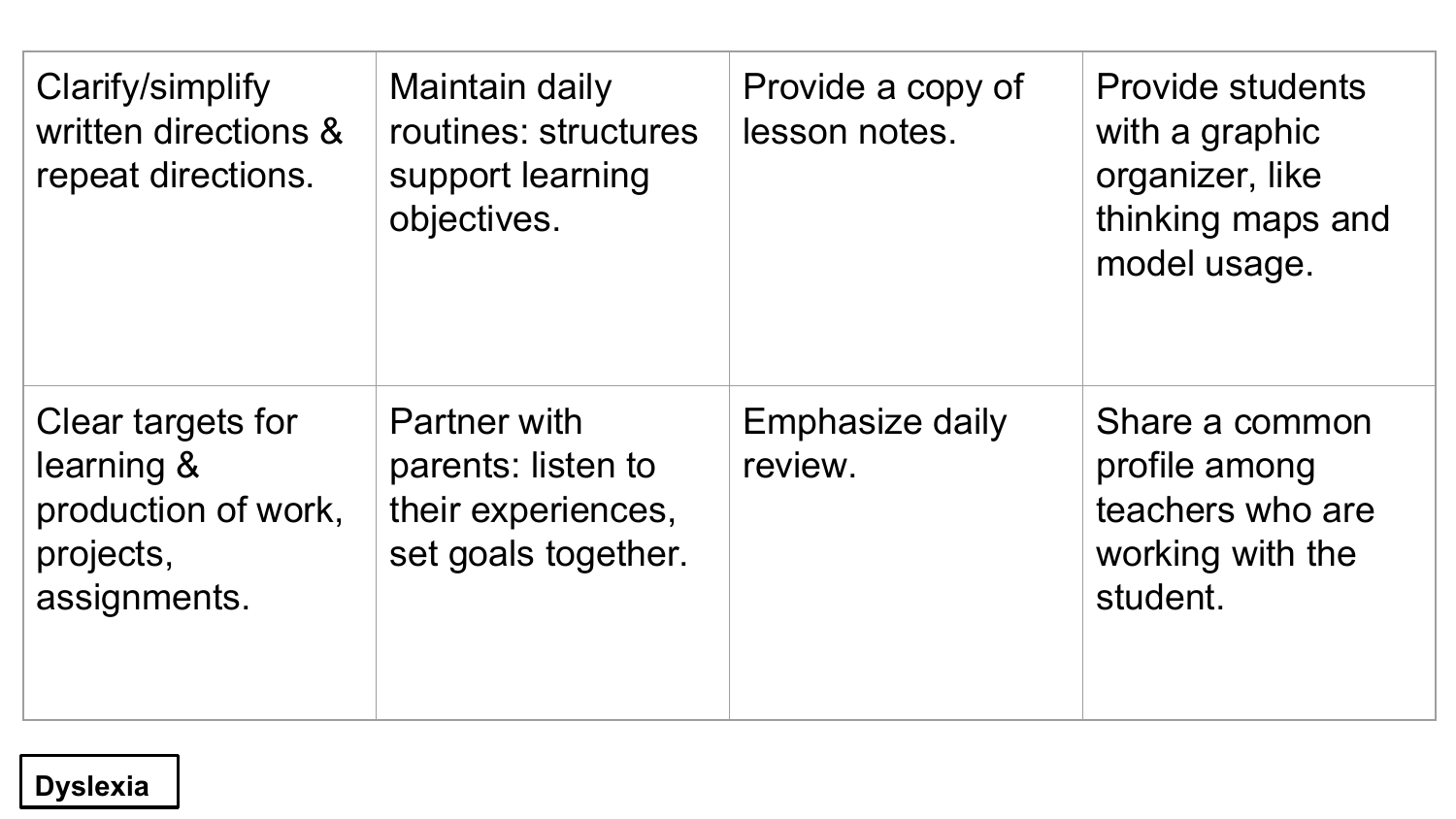| <b>ADD</b> | Display works<br>samples: sets<br>expectations<br>clearly. | Use peer-mediated<br>learning.                                                      | Use flexible<br>work times.   | Provide<br>additional<br>practice: have<br>green folder<br>ready for flow. |
|------------|------------------------------------------------------------|-------------------------------------------------------------------------------------|-------------------------------|----------------------------------------------------------------------------|
|            | <b>Block out</b><br>extraneous<br>stimuli.                 | Use of assistive<br>technology:<br>e-readers, text to<br>speech, speech to<br>text. | Develop<br>reading<br>quides. | Provide a<br>glossary in<br>content areas.                                 |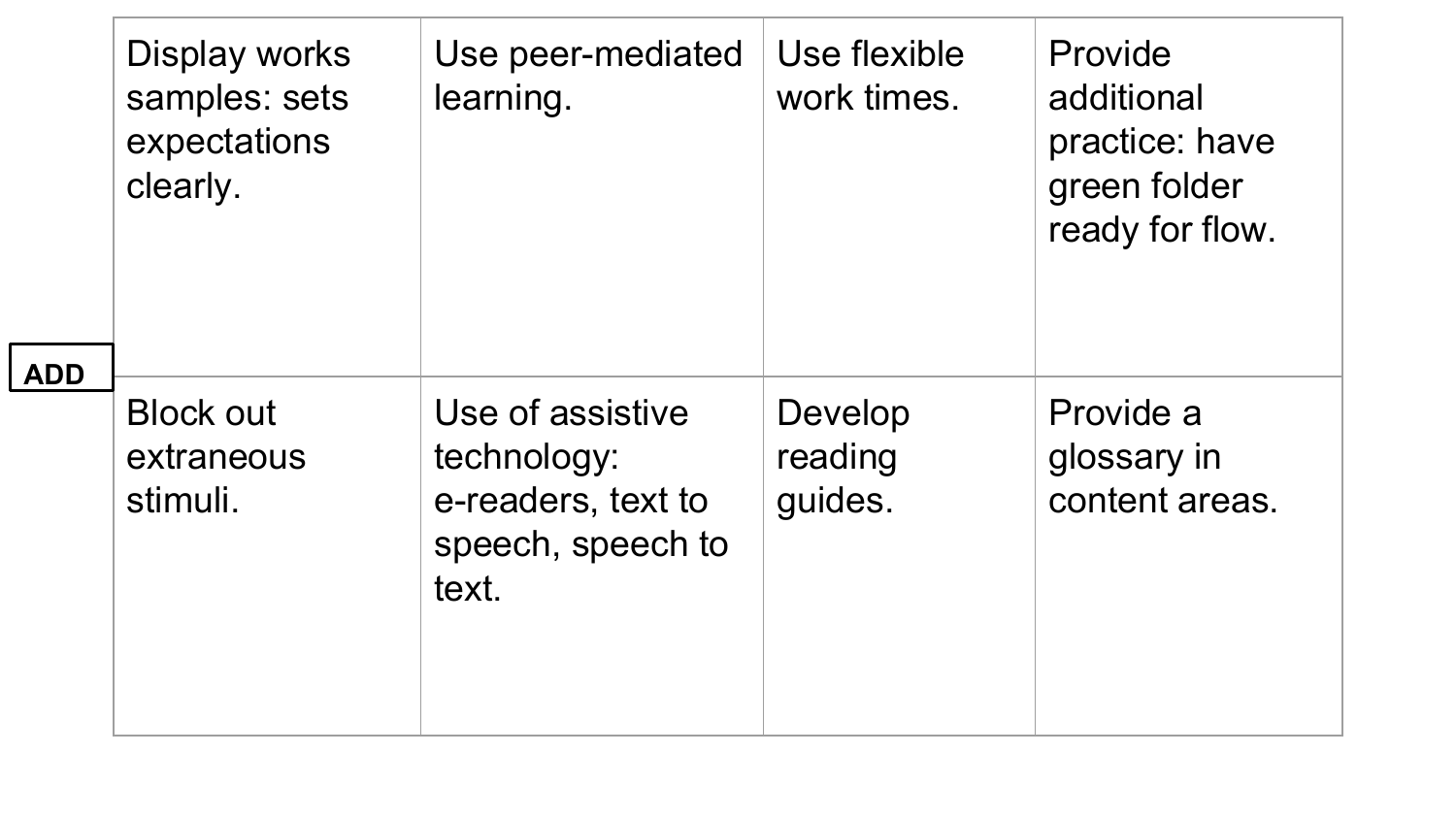| <b>ADD</b> | Change<br>response mode.                                     | Provide outline<br>of lesson/unit of<br>study. | Place students<br>close to teacher.                                   | Encourage use<br>of assignment<br>books.                                 |
|------------|--------------------------------------------------------------|------------------------------------------------|-----------------------------------------------------------------------|--------------------------------------------------------------------------|
|            | Have students<br>turn lined paper<br>vertically for<br>math. | Use cues to<br>denote important<br>items.      | Design<br>hierarchical<br>workshops:<br>easiest to more<br>difficult. | Allow use of<br>instructional<br>aids: number<br>strips,<br>calculators. |